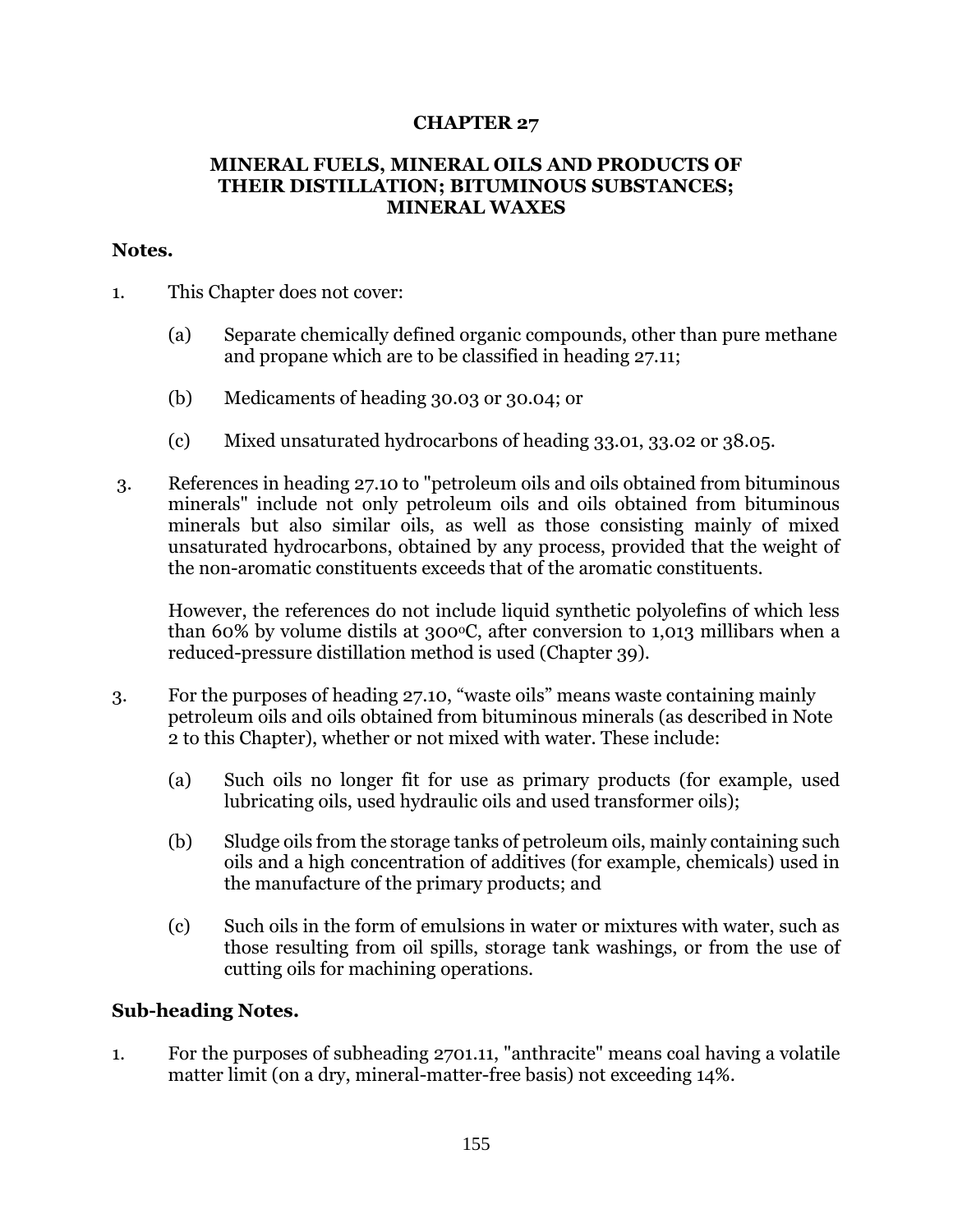- 2. For the purposes of subheading 2701.12, "bituminous coal" means coal having a volatile matter limit (on a dry, mineral-matter-free basis) exceeding 14% and a calorific value limit (on a moist, mineral-matter-free basis) equal to or greater than 5,833 kcal/kg.
- 3. For the purposes of subheadings 2707.10, 2707.20, 2707.30 and 2707.40 the terms "benzol (benzene)", "toluol (toluene)", "xylol (xylenes)" and "naphthalene" apply to products which contain more than 50% by weight of benzene, toluene, xylenes or naphthalene, respectively.
- 4. For the purposes of subheadings 2710.12, "light oils and preparations" are those of which 90% or more by volume (including losses) distil at  $210^{\circ}$ C according to the ISO 3405 method (equivalent to the ASTM D86 method).
- 5. For the purposes of the subheadings of heading 27.10, the term "biodiesel"means mono-alkyl esters of fatty acids of a kind used as a fuel, derived from animal or vegetable fats and oils whether or not used.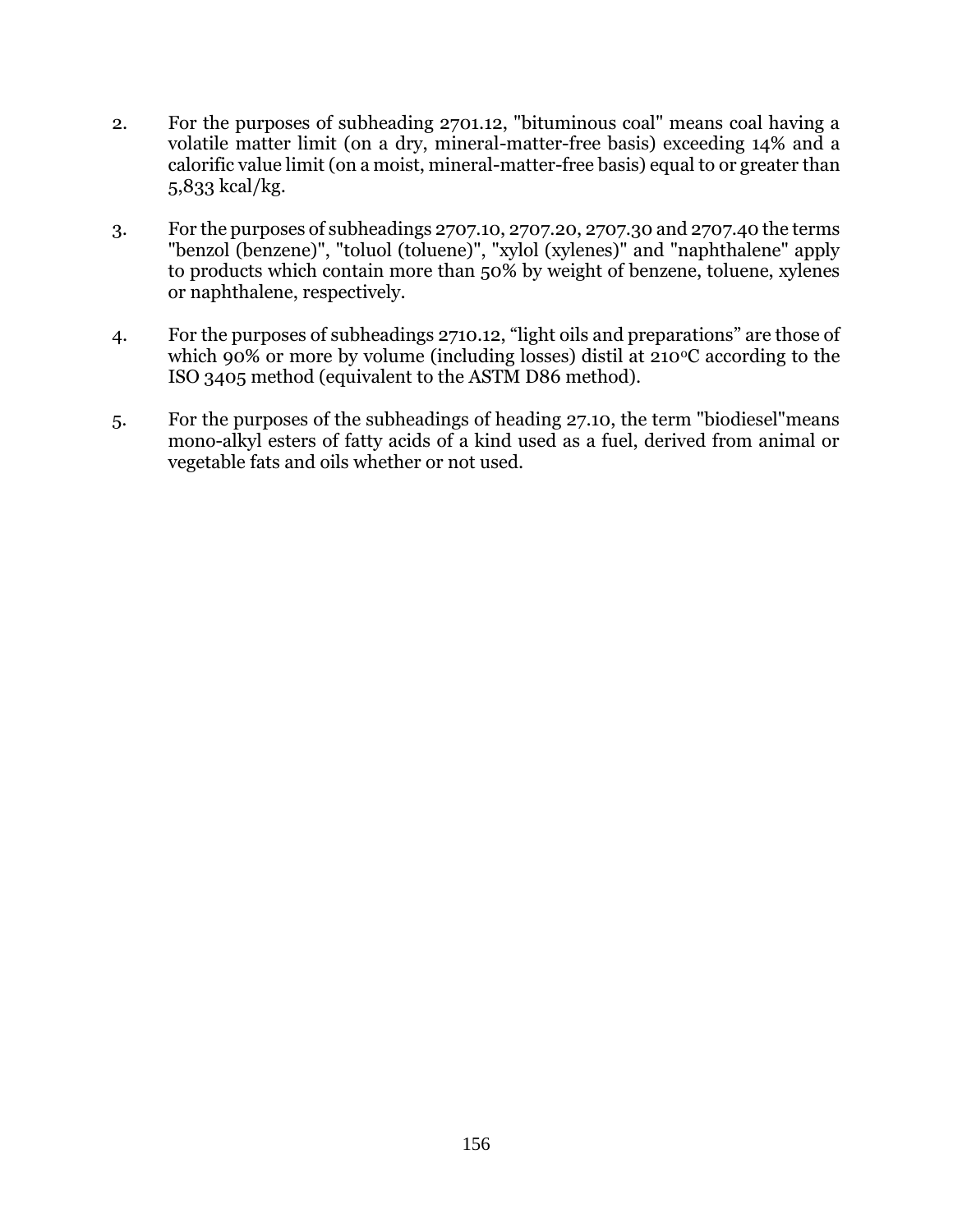| <b>HS</b>            | <b>CET</b> | PR <sub>1</sub> | <b>DESCRIPTION OF GOODS</b>                     | <b>DUTY</b><br><b>RATE</b> | <b>UNIT(S)</b>    | <b>SITC</b><br><b>REV4</b> |
|----------------------|------------|-----------------|-------------------------------------------------|----------------------------|-------------------|----------------------------|
| 27.01                |            |                 | Coal; briquettes, ovoids and similar            |                            |                   |                            |
|                      |            |                 | solid fuels manufactured from coal.             |                            |                   |                            |
| 2701.10              |            |                 | - Coal, whether or not pulverized,              |                            |                   |                            |
|                      |            |                 | but not agglomerated:                           |                            |                   |                            |
| 2701.11              | 00         |                 | - - Anthracite                                  | 5%                         | kg/m <sup>3</sup> | 321.1                      |
| $\overline{2701.12}$ | 00         |                 | - - Bituminous coal                             | 5%                         | $\text{kg/m}^3$   | 321.21                     |
| 2701.19              | 00         |                 | - - Other coal                                  | 5%                         | $\text{kg/m}^3$   | 321.22                     |
| 2701.20              | 00         |                 | - Briquettes, ovoids and similar solid          | 5%                         | $\text{kg/m}^3$   | 322.1                      |
|                      |            |                 | fuels manufactured from coal                    |                            |                   |                            |
| 27.02                |            |                 | Lignite,<br>whether<br>not<br><b>or</b>         |                            |                   |                            |
|                      |            |                 | agglomerated, excluding jet.                    |                            |                   |                            |
| 2702.10              | 00         |                 | - Lignite, whether or not pulverized,           | 5%                         | kg/m <sup>3</sup> | 322.21                     |
|                      |            |                 | but not agglomerated                            |                            |                   |                            |
| 2702.20              | 00         |                 | - Agglomerated lignite                          | 5%                         | kg/m <sup>3</sup> | 322.22                     |
| 2703.00              | 00         |                 | Peat (including peat litter), whether           | Free                       | $\text{kg/m}^3$   | 322.3                      |
|                      |            |                 | or not agglomerated.                            |                            |                   |                            |
| 2704.00              |            |                 | Coke and semi-coke of coal, of                  |                            |                   |                            |
|                      |            |                 | lignite or of peat, whether or not              |                            |                   |                            |
|                      |            |                 | agglomerated; retort carbon.                    |                            |                   |                            |
| 2704.00              | 10         |                 | --- Coke and semi-coke of coal                  | 5%                         | kg/m <sup>3</sup> | 325.01                     |
| 2704.00              | 20         |                 | --- Coke and semi-coke of lignite or<br>of peat | 5%                         | $\text{kg/m}^3$   | 325.02                     |
| 2704.00              | 30         |                 | --- Retort carbon                               | 5%                         | kg/m <sup>3</sup> | 325.03                     |
| 2705.00              | 00         |                 | Coal gas, water gas, producer gas               | Free                       | kg/m <sup>3</sup> | 345.0                      |
|                      |            |                 | and similar gases, other than                   |                            |                   |                            |
|                      |            |                 | petroleum gases and other gaseous               |                            |                   |                            |
|                      |            |                 | hydrocarbons.                                   |                            |                   |                            |
| 2706.00              | 00         |                 | Tar distilled from coal, from lignite           | 5%                         | $\text{kg/m}^3$   | 335.21                     |
|                      |            |                 | or from peat, and other mineral                 |                            |                   |                            |
|                      |            |                 | tars, whether or not dehydrated or              |                            |                   |                            |
|                      |            |                 | distilled,<br>including<br><i>partially</i>     |                            |                   |                            |
|                      |            |                 | reconstituted tars.                             |                            |                   |                            |
| 27.07                |            |                 | Oils and other products of the                  |                            |                   |                            |
|                      |            |                 | distillation of high temperature                |                            |                   |                            |
|                      |            |                 | coal tar; similar products in which             |                            |                   |                            |
|                      |            |                 | weight<br>of the aromatic<br>the                |                            |                   |                            |
|                      |            |                 | constituents exceeds that of the                |                            |                   |                            |
|                      |            |                 | non-aromatic constituents.                      |                            |                   |                            |
| 2707.10              | 00         |                 | - Benzoly (benzene)                             | 15%                        | $\text{kg/m}^3$   | 335.22                     |
| 2707.20              | 00         |                 | - Toluol (toluene)                              | 15%                        | $\text{kg/m}^3$   | 335.23                     |
| 2707.30              | 00         |                 | - Xylol (xylenes)                               | 15%                        | kg/m <sup>3</sup> | 335.24                     |
| 2707.40              | 00         |                 | - Napthalene                                    | 15%                        | $\text{kg/m}^3$   | 335.256                    |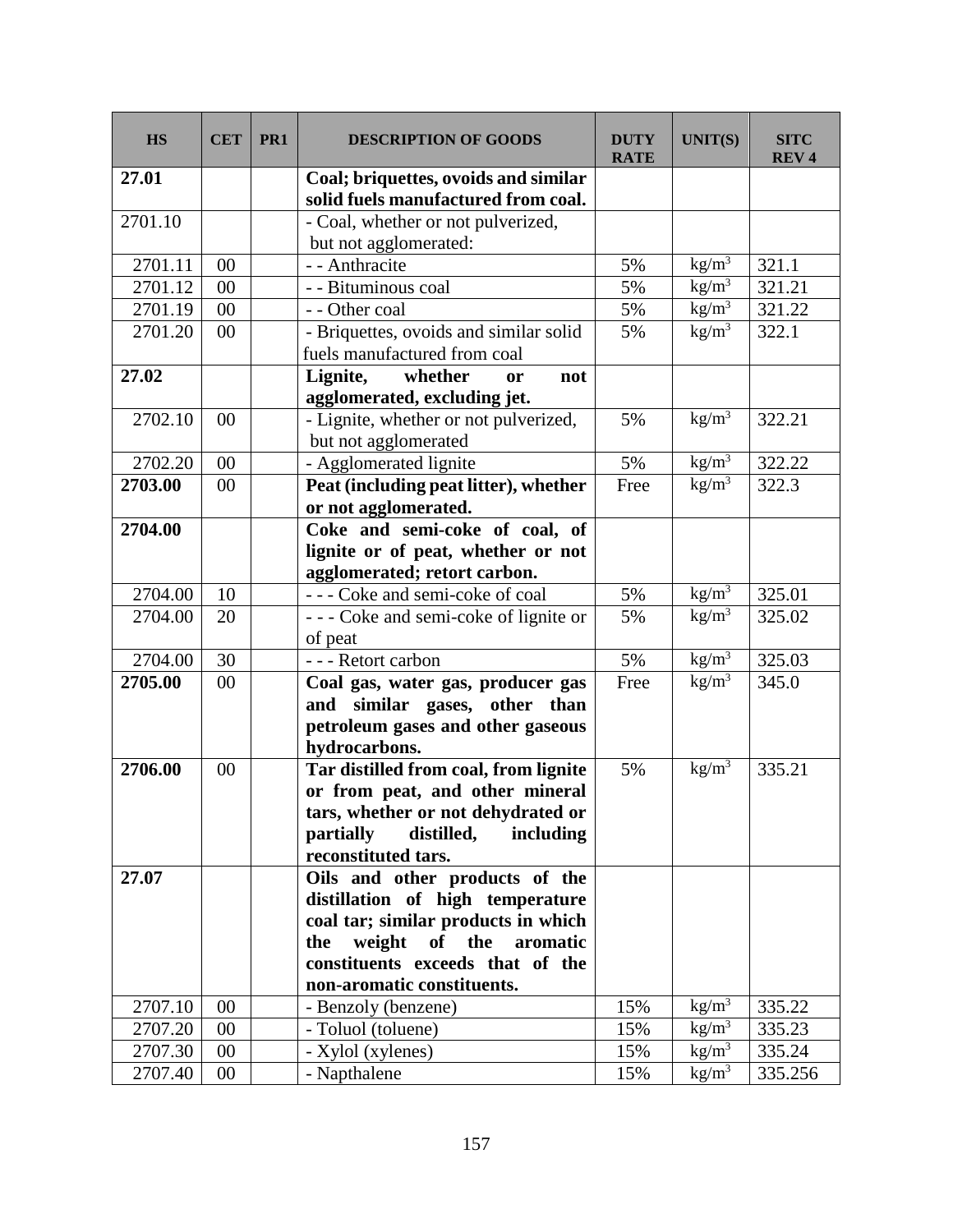| <b>HS</b>          | <b>CET</b> | PR1 | <b>DESCRIPTION OF GOODS</b>                                         | <b>DUTY</b><br><b>RATE</b> | <b>UNIT(S)</b>    | <b>SITC</b><br>REV <sub>4</sub> |
|--------------------|------------|-----|---------------------------------------------------------------------|----------------------------|-------------------|---------------------------------|
| 2707.50            | 00         |     | - Other aromatic hydrocarbon                                        | 15%                        | $\text{kg/m}^3$   | 335.251                         |
|                    |            |     | mixtures of which 65% or more by                                    |                            |                   |                                 |
|                    |            |     | volume (including losses) distils at                                |                            |                   |                                 |
|                    |            |     | 250 °C by the ISO 3405 method                                       |                            |                   |                                 |
|                    |            |     | (equivalent to the ASTM D 86                                        |                            |                   |                                 |
|                    |            |     | method)                                                             |                            |                   |                                 |
|                    | $00\,$     |     | - Other:<br>- - Creosote oils                                       | 15%                        | $\text{kg/m}^3$   | 335.253                         |
| 2707.91<br>2707.99 | 00         |     | - - Other:                                                          |                            |                   |                                 |
| 2707.99            | 10         |     | --- Gasoline blending preparations                                  | 15%                        | $\text{kg/m}^3$   | 335.255                         |
| 2707.99            | 90         |     | $--$ Other                                                          | 15%                        | $\text{kg/m}^3$   | 335.259                         |
| 27.08              |            |     | Pitch and pitch coke, obtained from                                 |                            |                   |                                 |
|                    |            |     | coal tar or from other mineral tars.                                |                            |                   |                                 |
| 2708.10            | 00         |     | - Pitch                                                             | 15%                        | $\text{kg/m}^3$   | 335.31                          |
| 2708.20            | 00         |     | - Pitch coke                                                        | 5%                         | kg/m <sup>3</sup> | 335.32                          |
| 2709.00            | 00         |     | Petroleum oils and oils obtained                                    |                            |                   |                                 |
|                    |            |     | from bituminous minerals, crude.                                    |                            |                   |                                 |
| 2709.00            | 10         |     | - - - Imported under the processing                                 | Free                       | kg/m <sup>3</sup> | 333.01                          |
|                    |            |     | agreement                                                           |                            |                   |                                 |
| 2709.00            | 90         |     | $--$ Other                                                          | Free                       | $\text{kg/m}^3$   | 333.09                          |
| 27.10              |            |     | Petroleum oils and oils obtained                                    |                            |                   |                                 |
|                    |            |     | from bituminous minerals, other                                     |                            |                   |                                 |
|                    |            |     | than<br>crude; preparations<br>not                                  |                            |                   |                                 |
|                    |            |     | elsewhere specified or included,                                    |                            |                   |                                 |
|                    |            |     | containing by weight 70% or more                                    |                            |                   |                                 |
|                    |            |     | of petroleum oils or of oils obtained                               |                            |                   |                                 |
|                    |            |     | from bituminous minerals, these                                     |                            |                   |                                 |
|                    |            |     | oils being the basic constituents of                                |                            |                   |                                 |
| 2710.10            |            |     | the preparations; waste oils.<br>- Petroleum oils and oils obtained |                            |                   |                                 |
|                    |            |     | from bituminous minerals (other than                                |                            |                   |                                 |
|                    |            |     | crude) and preparations not                                         |                            |                   |                                 |
|                    |            |     | elsewhere specified or included,                                    |                            |                   |                                 |
|                    |            |     | containing by weight 70% or more of                                 |                            |                   |                                 |
|                    |            |     | petroleum oils or of oils obtained                                  |                            |                   |                                 |
|                    |            |     | from bituminous minerals, these oils                                |                            |                   |                                 |
|                    |            |     | being the basic constituents of the                                 |                            |                   |                                 |
|                    |            |     | preparations, other than those                                      |                            |                   |                                 |
|                    |            |     | containing biodiesel and other than                                 |                            |                   |                                 |
|                    |            |     | waste oils:                                                         |                            |                   |                                 |
| 2710.12            | $00\,$     |     | - - Light oils and preparations:                                    |                            |                   |                                 |
| 2710.12            | 10         |     | - Aviation Spirit:                                                  |                            |                   |                                 |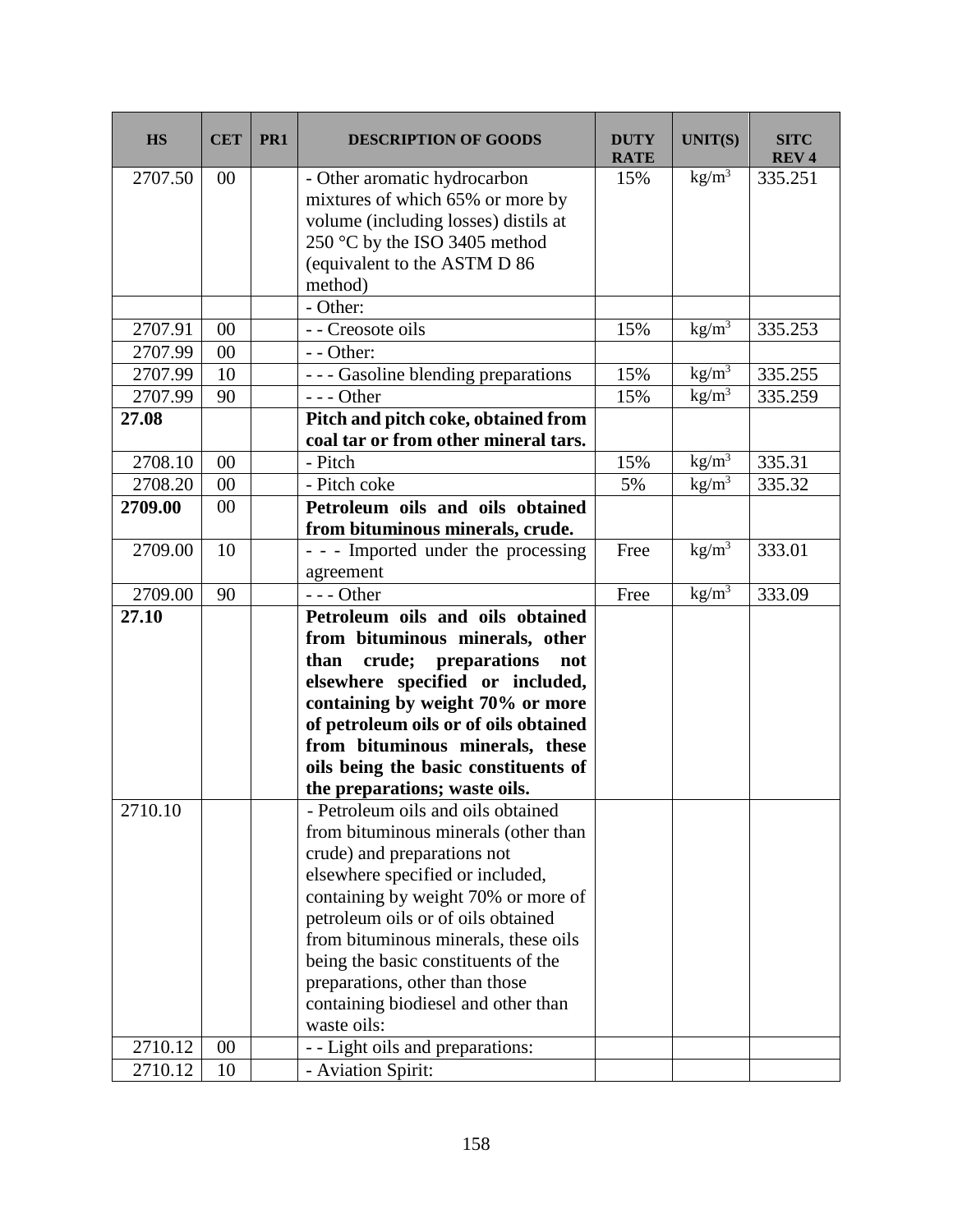| <b>HS</b> | <b>CET</b> | PR <sub>1</sub> | <b>DESCRIPTION OF GOODS</b>                         | <b>DUTY</b><br><b>RATE</b> | <b>UNIT(S)</b>    | <b>SITC</b><br><b>REV4</b> |
|-----------|------------|-----------------|-----------------------------------------------------|----------------------------|-------------------|----------------------------|
| 2710.12   | 11         |                 | - - - Aviation Spirit of 100 octane                 | Free                       | $\text{kg/m}^3$   | 334.011                    |
|           |            |                 | and over                                            |                            |                   |                            |
| 2710.12   | 12         |                 | --- Aviation Spirit under 100 octane                | Free                       | $\text{kg/m}^3$   | 334.013                    |
| 2710.12   | 20         |                 | - - - Motor Spirit (gasoline)                       | 20%                        | kg/m <sup>3</sup> | 334.115                    |
| 2710.12   | 30         |                 | --- Spirit type (gasoline type) jet                 | Free                       | kg/m <sup>3</sup> | 334.020                    |
|           |            |                 | fuel                                                |                            |                   |                            |
| 2710.12   | 90         |                 | - - Other                                           | Free                       | kg/m <sup>3</sup> | 334.090                    |
| 2710.19   | 00         |                 | Other:                                              |                            |                   |                            |
| 2710.19   | 10         |                 | - - - Kerosene:                                     |                            |                   |                            |
| 2710.19   | 11         |                 | - - - - Kerosene type jet fuel                      | Free                       | $\text{kg/m}^3$   | 334.021                    |
| 2710.19   | 12         |                 | - - - - Illuminating kerosene                       | 5%                         | $\text{kg/m}^3$   | 334.213                    |
| 2710.19   | 20         |                 | ---- Vapourising oil or white spirit                | 20%                        | $kg/m^3$          | 334.291                    |
| 2710.19   | 30         |                 | --- Diesel oil                                      | 10%                        | $\text{kg/m}^3$   | 334.31                     |
| 2710.19   | 40         |                 | ---- Gas oils (other than diesel oil)               | 10%                        | kg/m <sup>3</sup> | 334.33                     |
| 2710.19   | 50         |                 | ---- Bunker C fuel oil                              | 10%                        | $\text{kg/m}^3$   | 334.43                     |
| 2710.19   | 60         |                 | - - - - Partly refined petroleum,                   | Free                       | kg/m <sup>3</sup> | 334.41                     |
|           |            |                 | including topped crudes                             |                            |                   |                            |
| 2710.19   | 70         |                 | --- Lubricating oil base stocks,                    |                            |                   |                            |
|           |            |                 | lubricating oils greases                            |                            |                   |                            |
| 2710.19   | 71         |                 | --- Lubricating oil base stock<br>(Paraffinic type) | 15%                        | kg/m <sup>3</sup> | 334.451                    |
| 2710.19   | 72         |                 | --- Other lubricating oil base stock:               |                            |                   |                            |
| 2710.19   | 72         | 10              | Spray oils                                          | Free                       | $\text{kg/m}^3$   | 334.452                    |
| 2710.19   | 72         | 90              | Other                                               | Free                       | $\text{kg/m}^3$   | 334.452                    |
| 2710.19   | 73         |                 | - - - Lubricating oils                              | 20%                        | $kg/m^3$          | 334.6531                   |
| 2710.19   | 74         |                 | --- Lubricating greases                             | 20%                        | $\text{kg/m}^3$   | 344.47                     |
| 2710.19   | 75         |                 | - - - Hydraulic brake fluids and other              | 15%                        | kg/m <sup>3</sup> | 334.54                     |
|           |            |                 | prepared liquids<br>for<br>hydraulic                |                            |                   |                            |
|           |            |                 | transmission                                        |                            |                   |                            |
| 2710.19   | 76         |                 | - - - Transformer oil                               | Free                       | $\text{kg/m}^3$   | 334.55                     |
| 2710.19   | 77         |                 | Circuit breaker oil                                 | Free                       | $kg/m^3$          | 334.56                     |
| 2710.19   | 78         |                 | Cleansing, cutting and mould                        | Free                       | kg/m <sup>3</sup> | 334.57                     |
|           |            |                 | release oils                                        |                            |                   |                            |
| 2710.19   | 79         |                 | Other                                               | Free                       | kg/m <sup>3</sup> | 334.59                     |
| 2710.19   | 90         |                 | Other                                               | Free                       | $\text{kg/m}^3$   | 334.49                     |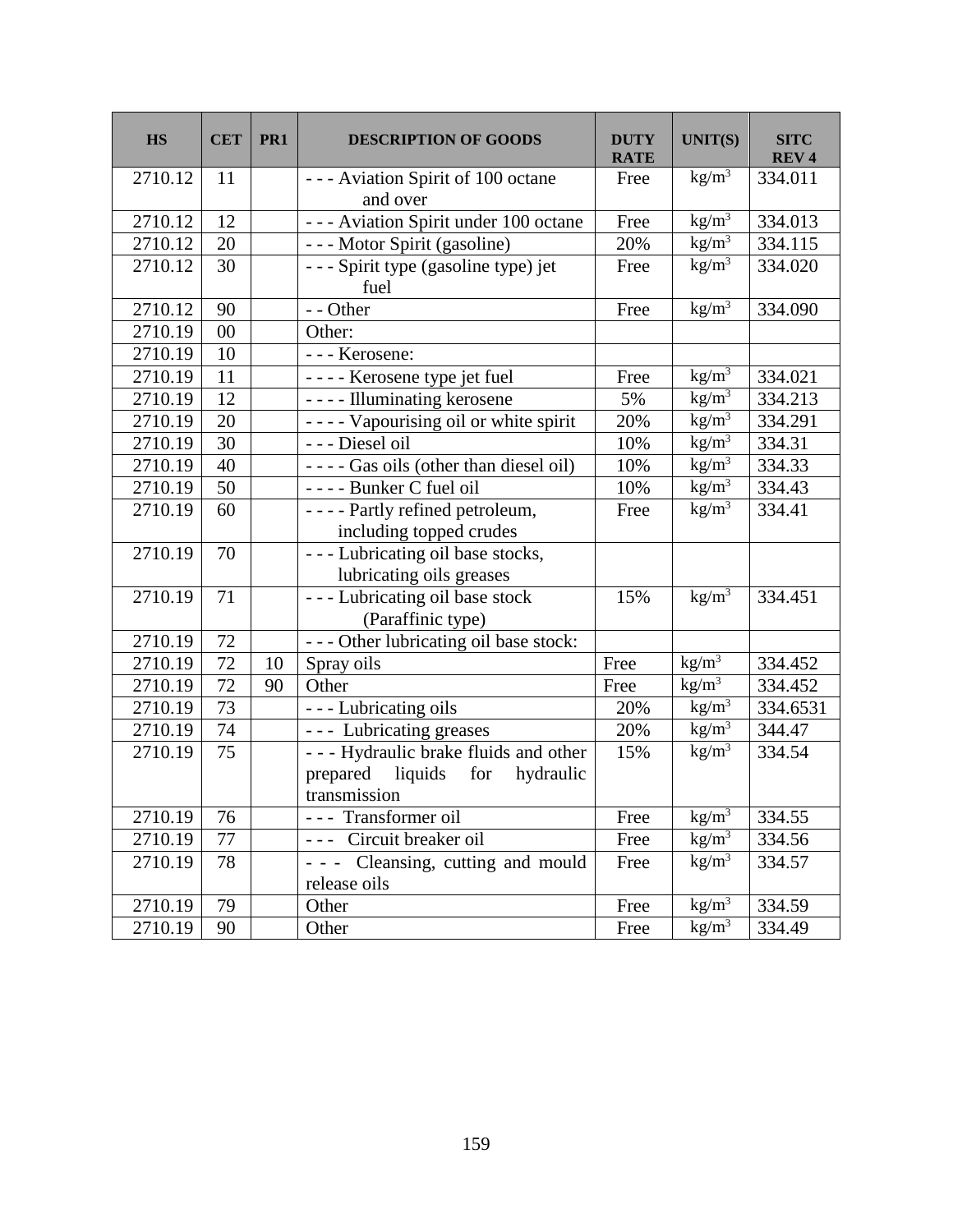| <b>HS</b> | <b>CET</b> | PR1 | <b>DESCRIPTION OF GOODS</b>             | <b>DUTY</b><br><b>RATE</b> | <b>UNIT(S)</b>    | <b>SITC</b><br><b>REV4</b> |
|-----------|------------|-----|-----------------------------------------|----------------------------|-------------------|----------------------------|
| 2710.20   | 00         |     | - Petroleum oils and oils obtained      |                            |                   |                            |
|           |            |     | from bituminous minerals (other         |                            |                   |                            |
|           |            |     | than crude) and preparations not        |                            |                   |                            |
|           |            |     | elsewhere specified or included,        |                            |                   |                            |
|           |            |     | containing by weight 70% or more        |                            |                   |                            |
|           |            |     | of petroleum oils or of oils obtained   |                            |                   |                            |
|           |            |     | from bituminous minerals, these         |                            |                   |                            |
|           |            |     | oils being the basic constituents of    |                            |                   |                            |
|           |            |     | the preparations, containing            |                            |                   |                            |
|           |            |     | biodiesel, other than waste oils:       |                            |                   |                            |
| 2710.20   | 10         |     | - - - Motor spirit (gasoline)           | 20%                        | $\text{kg/m}^3$   | 334.6132                   |
| 2710.20   | 20         |     | - - - Kerosene, including kerosene-     | Free                       | $\text{kg/m}^3$   | 334.624                    |
| 2710.20   | 30         |     | type jet fuel<br>- - - Lubricating oils | 20%                        | $\text{kg/m}^3$   | 334.6532                   |
| 2710.20   | 40         |     | - - - Fuel oils                         | 10%                        | $\text{kg/m}^3$   | 334.643                    |
| 2710.20   | 50         |     | --- Diesel oils                         | 10%                        | $\text{kg/m}^3$   | 334.6312                   |
| 2710.20   | 90         |     | $--$ Other                              | Free                       | kg/m <sup>3</sup> | 334.6992                   |
| 2710.90   |            |     | - Waste oils:                           |                            |                   |                            |
| 2710.91   | 00         |     | - - Containing polychlorinated          | Free                       | kg/m <sup>3</sup> | 334.61                     |
|           |            |     | biphenyls (PCBs), polychlorinated       |                            |                   |                            |
|           |            |     | terphenyls (PCTs) or                    |                            |                   |                            |
|           |            |     | polybrominated biphenyls (PBBs)         |                            |                   |                            |
| 2710.99   | 00         |     | - - Other                               | Free                       | kg/m <sup>3</sup> | 334.69                     |
| 27.11     |            |     | Petroleum gases and other gaseous       |                            |                   |                            |
|           |            |     | hydrocarbons.                           |                            |                   |                            |
| 2711.10   |            |     | - Liquefied:                            |                            |                   |                            |
| 2711.11   | 00         |     | - - Natural gas                         | Free                       | $\text{kg/m}^3$   | 343.1                      |
| 2711.12   | 00         |     | - - Propane                             | Free                       | $\text{kg/m}^3$   | 342.1                      |
| 2711.13   | 00         |     | - - Butanes                             | Free                       | kg/m <sup>3</sup> | 342.5                      |
| 2711.14   | $00\,$     |     | - - Ethylene, propylene, butylenes      | Free                       | $\text{kg/m}^3$   | 344.1                      |
|           |            |     | and butadiene                           |                            |                   |                            |
| 2711.19   | 00         |     | - - Other                               | Free                       | $\text{kg/m}^3$   | 344.2                      |
|           |            |     | - In gaseous state:                     |                            |                   |                            |
| 2711.21   | 00         |     | - - Natural gas                         | Free                       | $\text{kg/m}^3$   | 343.2                      |
| 2711.29   | 00         |     | - - Other                               | Free                       | $kg/m^3$          | 344.9                      |
| 27.12     |            |     | Petroleum jelly; paraffin<br>wax,       |                            |                   |                            |
|           |            |     | micro-crystalline petroleum wax,        |                            |                   |                            |
|           |            |     | slack wax, ozokerite, lignite wax,      |                            |                   |                            |
|           |            |     | peat wax, other mineral waxes, and      |                            |                   |                            |
|           |            |     | similar products obtained<br>by         |                            |                   |                            |
|           |            |     | synthesis or by other processes,        |                            |                   |                            |
|           |            |     | whether or not coloured.                |                            |                   |                            |
| 2712.10   | 00         |     | - Petroleum jelly                       | 20%                        | $\text{kg/m}^3$   | 335.11                     |